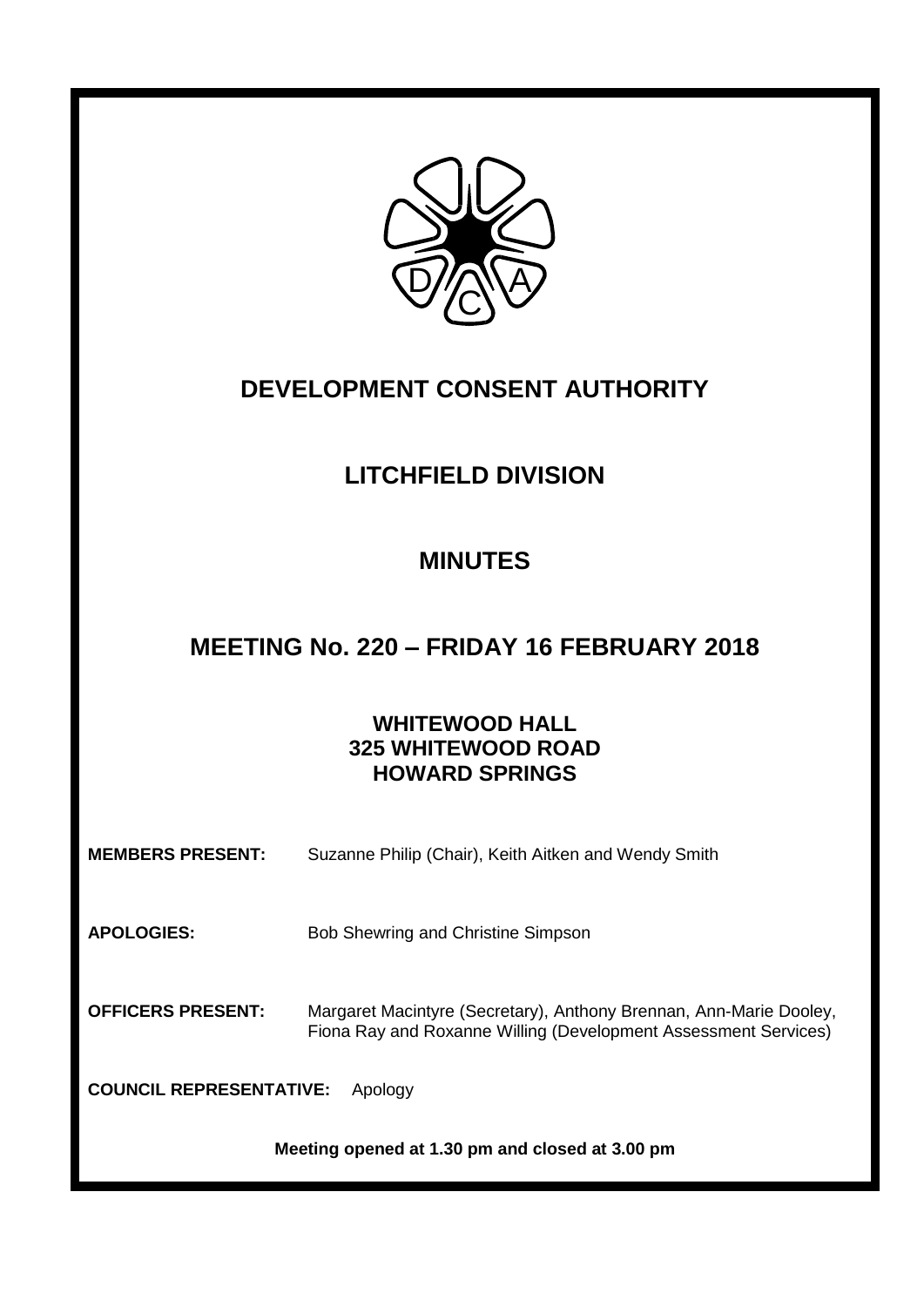**MINUTES RECORD THE EVIDENTIARY STAGE AND THE DELIBERATIVE STAGE SEPARATELY. THESE MINUTES RECORD THE DELIBERATIVE STAGE. THE TWO STAGES ARE GENERALLY HELD AT DIFFERENT TIME DURING THE MEETING AND INVITEES ARE PRESENT FOR THE EVIDENTIARY STAGE ONLY.**

### **ITEM 1 SUBDIVISION TO CREATE TWO LOTS PA2017/0528 NT PORTION 2626 (3820) GUNN POINT ROAD, KOOLPINYAH APPLICANT JUNE D'ROZARIO & ASSOCIATES PTY LTD**

DAS tabled the following documents:- Seafarms response to the DCA deferral for the subdivision, a letter from the Northern Territory Land Corporation, additional comments from Litchfield Council and additional submissions from PLan: the Planning Action Network, Mr Laurence Ah Toy, Ms Diana Rickard and Mr Greg Chapman.

Ms June D'Rozario (June D'Rozario & Associates) and Mr Chris Mitchell (Managing Director, Seafarms) attended.

Submitter Mr Laurence Ah Toy sent his apologies.

Submitters in attendance: Mr Gerry Wood MLA, Ms Shar Molloy and Ms Grusha Leeman.

Interested Parties in attendance: Mr Douglas Lesh, Ms Del Batton, Ms Sharon Jones (DIPL) and Ms Anne Tan (DBTI).

**RESOLVED** That, pursuant to section 53(a) of the *Planning Act*, the Development Consent **19/18** Authority consent to the application to develop NT Portion 2626 (3820) Gunn Point Rd, Koolpinyah conditionally, for the purpose of a subdivision to create two lots, subject to the following conditions:

### **CONDITIONS PRECEDENT**

- 1. Prior to the endorsement of plans and prior to commencement of works (including site preparation), amended plans to the satisfaction of the consent authority must be submitted to and approved by the consent authority. When approved, the plans will be endorsed and will then form part of the permit. The plans must be drawn to scale with dimensions and two copies must be provided. The plans must be generally in accordance with the plans submitted with the application but modified to show:
- a. a revised lot boundary layout that excludes land in the south western portion of NT Portion 2626 zoned CN (Conservation); and
- b. the extension of Murrumujuk Drive to be dedicated to the Northern Territory Government on any plans of subdivision.
- 2. Prior to the commencement of works, an Erosion and Sediment Control Plan (ESCP) must be developed in accordance with the Key Principals of erosion and sediment control as specified in the IECA Best Practice Erosion and Sediment Control Guidelines 2008 (or higher standard) by a Certified Professional in Erosion and Sediment Control (CPESC) and subsequently reviewed and approved by a suitably qualified and experienced CPESC third party auditor, to the satisfaction of the Consent Authority on the advice of the Department of Environment and Natural Resources (DENR). The ESCP should be emailed for review to: [DevelopmentAssessment.DENR@nt.gov.au](mailto:DevelopmentAssessment.DENR@nt.gov.au)

**Page 2 of 16**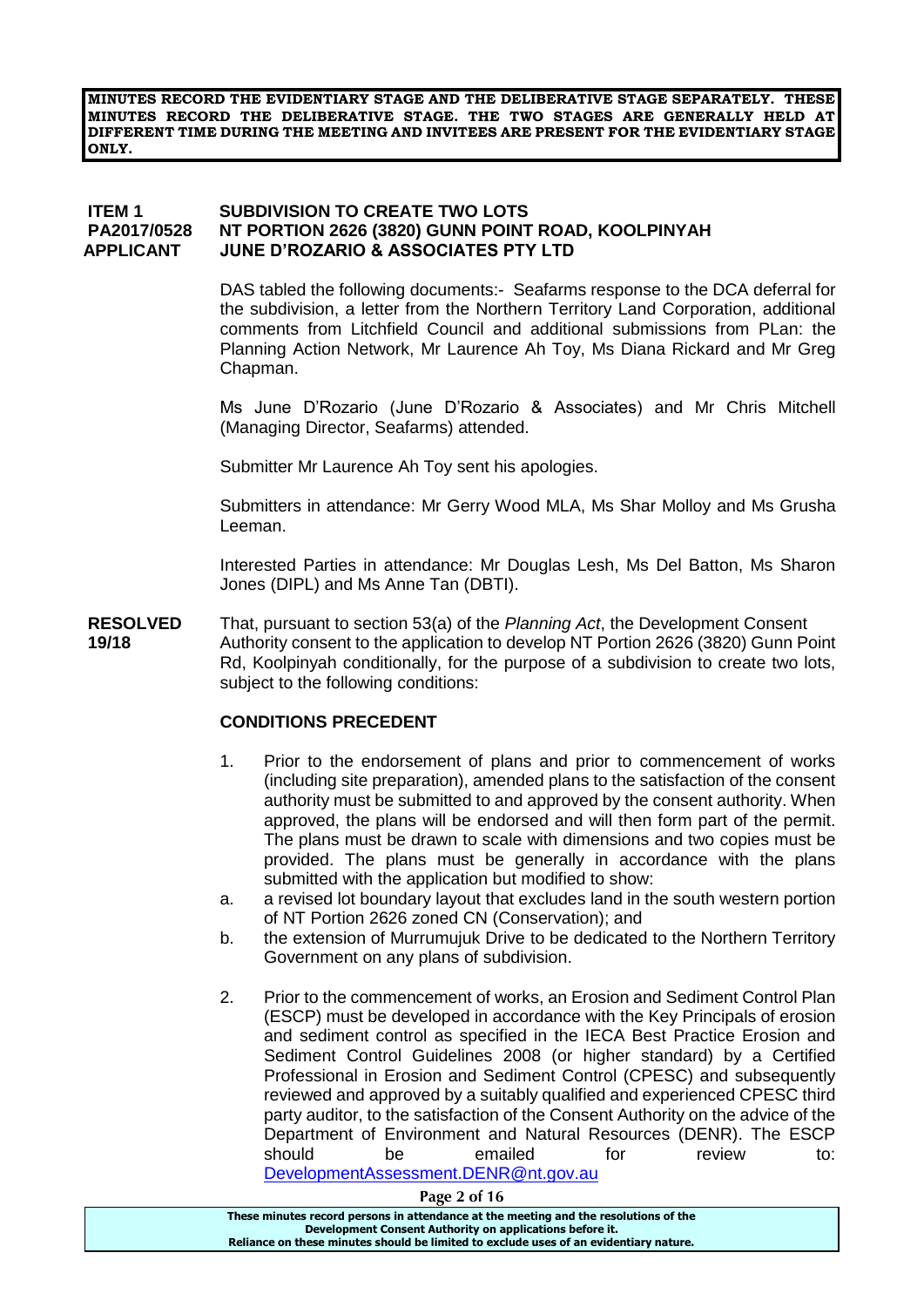## **GENERAL CONDITIONS**

- 3. The works carried out under this permit shall be in accordance with the drawings endorsed as forming part of this permit.
- 4. All works relating to this permit are to be undertaken in accordance with the approved Construction Environmental Management Plan to the requirements of the Consent Authority on the advice of the NT EPA as the case may be.
- 5. Implementation of the approved Erosion and Sediment Control Plan (ESCP) must be regularly monitored and reported on by the CPSEC third party auditor, to the satisfaction of the Consent Authority on the advice of the Department of Environment and Natural Resources (DENR), to ensure erosion and sediment control management is in accordance with the approved ESCP and is effective. The auditor must provide regular written reports documenting that the associated management and monitoring procedures and remedial actions (if required) were undertaken in accordance with the approved ESCP and include details of any monitoring, sampling, site locations, laboratory results and actions undertaken by the developer. Reports should be emailed for review to [DevelopmentAssessment.DENR@nt.gov.au.](mailto:DevelopmentAssessment.DENR@nt.gov.au)
- 6. The owner of the land must enter into agreements with the relevant authorities for the provision of water supply, sewerage facilities, electricity services and telecommunication services to the land shown on the endorsed plan in accordance with the authorities' requirements and relevant legislation at the time.
- 7. All existing and proposed easements and sites for existing and required utility services must be vested in the relevant authority for which the easement or site is to be created on the plan of subdivision submitted for approval by the Surveyor General.
- 8. Any developments on or adjacent to any easements on site shall be carried out to the requirements of the relevant service authority to the satisfaction of the consent authority.
- 9. Stormwater is to be collected and discharged into the drainage network to the technical standards of and at no cost to the Transport and Civil Services Division of the Department of Infrastructure, Planning and Logistics be to the satisfaction of the consent authority.
- 10. Engineering design and specifications for the proposed and affected roads, street lighting, stormwater drainage, site earthworks, vehicular access, and street scaping are to be to the technical requirements of the Transport and Civil Services Division of the Department of Infrastructure, Planning and Logistics as the case may be to the satisfaction of the consent authority and all approved works constructed at the owner's expense.
- 11. A monetary contribution is required to be paid to Litchfield Council in accordance with its development contribution plan for the upgrade of roads and drainage infrastructure as a result of this development. The contribution payable is in accordance with that for Catchment Area 7, in which the site

| Page 3 of 16                                                                          |  |
|---------------------------------------------------------------------------------------|--|
| These minutes record persons in attendance at the meeting and the resolutions of the  |  |
| Development Consent Authority on applications before it.                              |  |
| Reliance on these minutes should be limited to exclude uses of an evidentiary nature. |  |

#### **Page 3 of 16**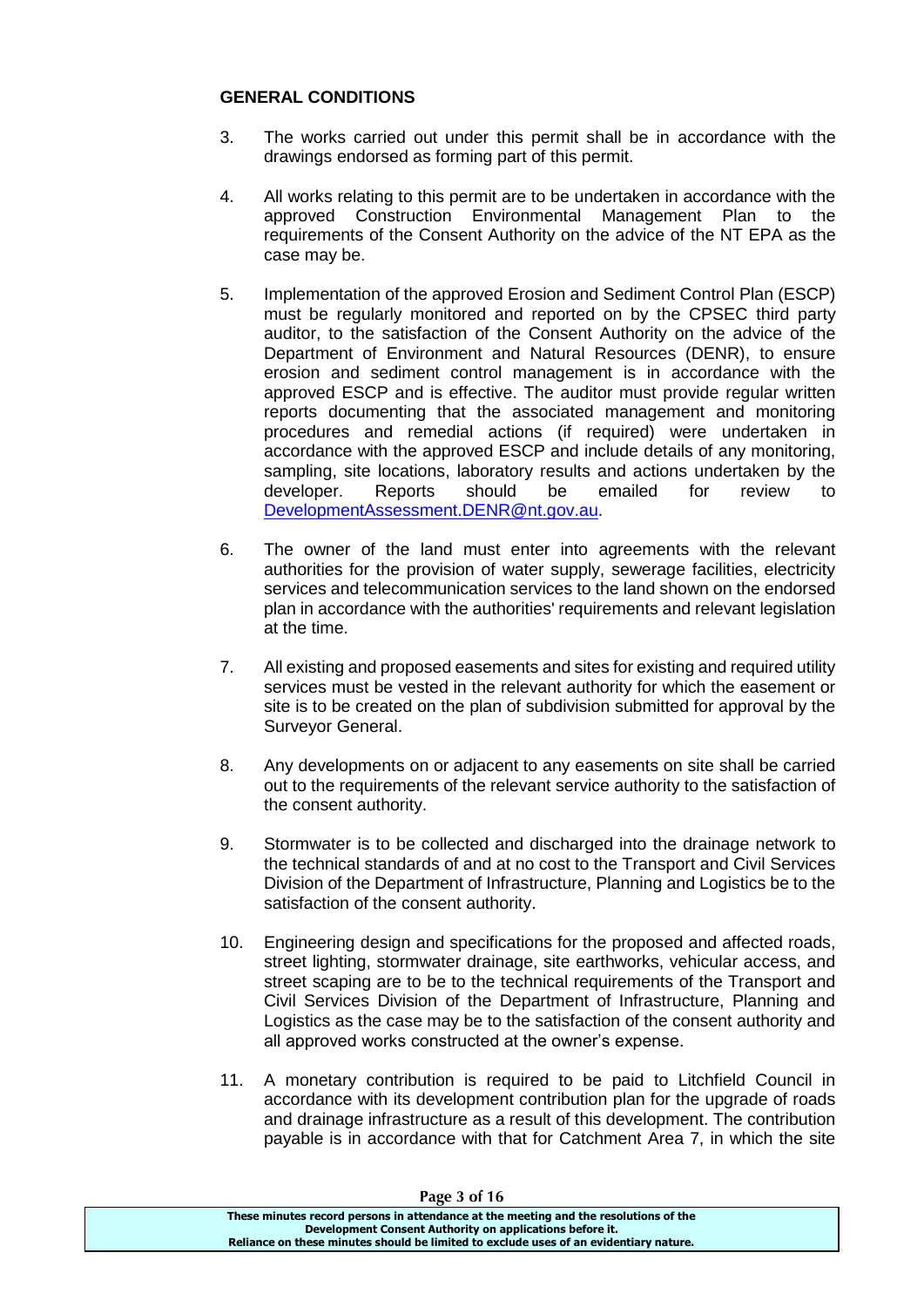falls within the Council's Developer Contributions Plan for Roads and Drainage.

- 12. Access to Lot 1 from the proposed 100m wide Murrumujuk Drive road reserve shall be provided to the standards and approval of the Transport and Civil Services Division, of the Department of Infrastructure, Planning and Logistics. upon development of the lot.
- 13. Any proposed work (including the provision or connection of services) within, or impacting upon the proposed 100 metre wide Murrumujuk Drive road reserve shall be in accordance with the standards and specifications of the Transport and Civil Services Division of the Department of Infrastructure, Planning and Logistics. Design documents must be submitted to the Director Corridor Management, Transport and Civil Services Division for Road Agency Approval and no works are to commence prior to approval.
- 14. Upon completion of any works within the Murrumujuk Drive road reserve the road reserve shall be rehabilitated to the standards and requirements of the Transport and Civil Services Division of the Department of Infrastructure, Planning and Logistics.
- 15. Appropriate measures must be installed and used so vehicles leaving the site do not deposit mud or other materials on roadways to the satisfaction of the consent authority.

# **NOTES:**

- 1. The Power and Water Corporation advises that the Water and Sewer Services **Development** Development Section (landdevelopmentnorth@powerwater.com.au) and Power Network Engineering Section (powerconnections@powerwater.com.au) should be contacted via email a minimum of 1 month prior to construction works commencing to determine the Corporation's servicing requirements, and the need for upgrading of on-site and/or surrounding infrastructure
- 2. It is an offence to interfere with or cause damage to sacred sites identified in accordance with the *Northern Territory Aboriginal Sacred Sites Act* and as such the developer should obtain an 'Authority Certificate' from the Aboriginal Areas Protection Authority prior to the commencement of any works.
- 3. The Northern Territory Environment Protection Authority advises that construction work should be conducted in accordance with the Authority's Noise Guidelines for Development Sites in the Northern Territory. The guidelines specify that on-site construction activities are restricted to between 7am and 7pm Monday to Saturday and 9am to 6pm Sunday and Public Holidays. For construction activities outside these hours refer to the guidelines for further information.
- 4. A "Permit to Work Within a Road Reserve" may be required from the Litchfield Council and/or the Transport and Civil Services Division of the Department of Infrastructure, Planning and Logistics before commencement of any work within the Gunn Point road reserve.
- 5. The clearing, future use of the land and construction of site access shall not be detrimental to the drainage, flood immunity or safety of the Murrumujuk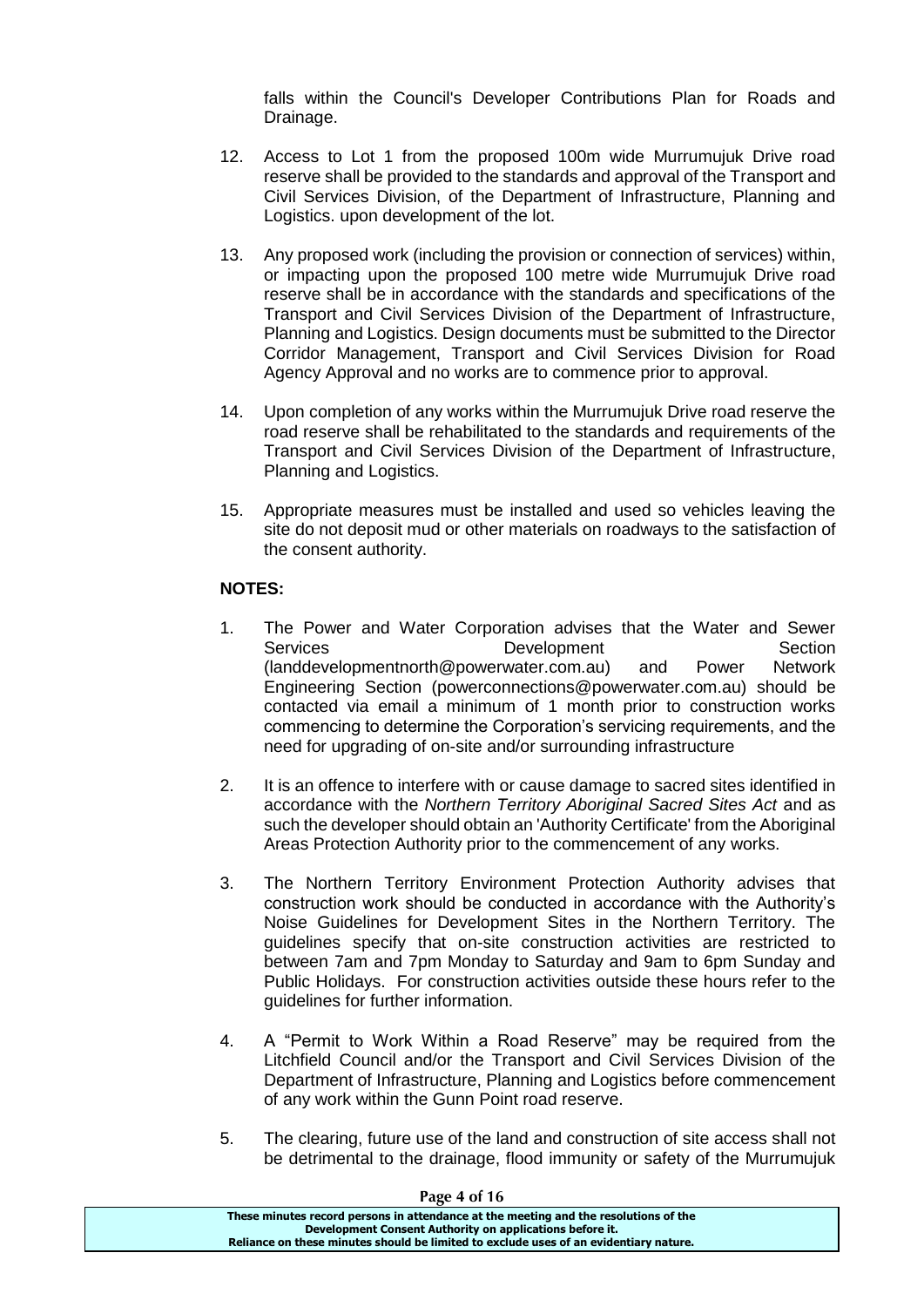Drive road reserve through the blocking of off-let drains, natural drainage channels or overland flow.

- 6. Any proposed works which fall within the scope of the *Construction Industry Long Service Leave and Benefits Act* must be notified to NT Build by lodgement of the required Project Notification Form. Payment of any levy must be made prior to the commencement of any construction activity. NT Build should be contacted via email (info@ntbuild.com.au) or by phone on 08 89364070 to determine if the proposed works are subject to the Act.
- 7. There are statutory obligations under the *Weeds Management Act* to take all practical measures to manage weeds on the property. For advice on weed management please contact the Department of Environment and Natural Resources.

## **REASONS FOR THE DECISION**

1. Pursuant to Section 51(a) of the *Planning Act*, the consent authority must take into account any planning scheme that applies to the land to which the proposed development relates.

The application was assessed against the relevant clauses of the Northern Territory Planning Scheme (NTPS) including Clause 5.22 (Zone CN – Conservation), Clause 5.26 (Zone FD - Future Development); Clause 11.1.1 (Minimum Lot Sizes and Requirements) and Clause 11.1.3 (Subdivision of Land Zoned FD). Overall, the subdivision proposal complies with the requirements of the NTPS.

The subject site, comprising 103.52ha is located within NT Portion 2626 Hundred of Bagot and is predominantly Zone FD (Future Development) but also contains a 1.9ha parcel of land in Zone CN (Conservation).

Zone FD is an interim zone identifying an area that is intended for future rezoning and development in accordance with an Area Plan (where applicable) and its purpose is to limit uses and development within the zone to a level that will not prejudice the future development; and provide for development in accordance with the Area Plan (where applicable) once services are (or can be) made available to the land. The purpose of the zone is also to ensure subdivision does not prejudice the intended ultimate subdivision and future use or development of the land.

There is no current area plan; however, the land is included in the overarching policy documents the Darwin Regional Land Use Plan and Litchfield Subregional Land Use Plan. The proposal will utilise approximately 130ha of land broadly earmarked for future urban and peri urban uses, however, the suitability of the subject site for urban uses is likely to be limited given the site location adjacent to salt marsh and mangroves within the Tree Point Conservation Reserve.

Revised plans require a small portion of land (1.9ha) in the southwestern corner of the site located within a Priority Environmental Management (PEM) area and zoned CN (Conservation) to be excluded from the subdivision to minimise any adverse impact on the PEM area.

**Page 5 of 16**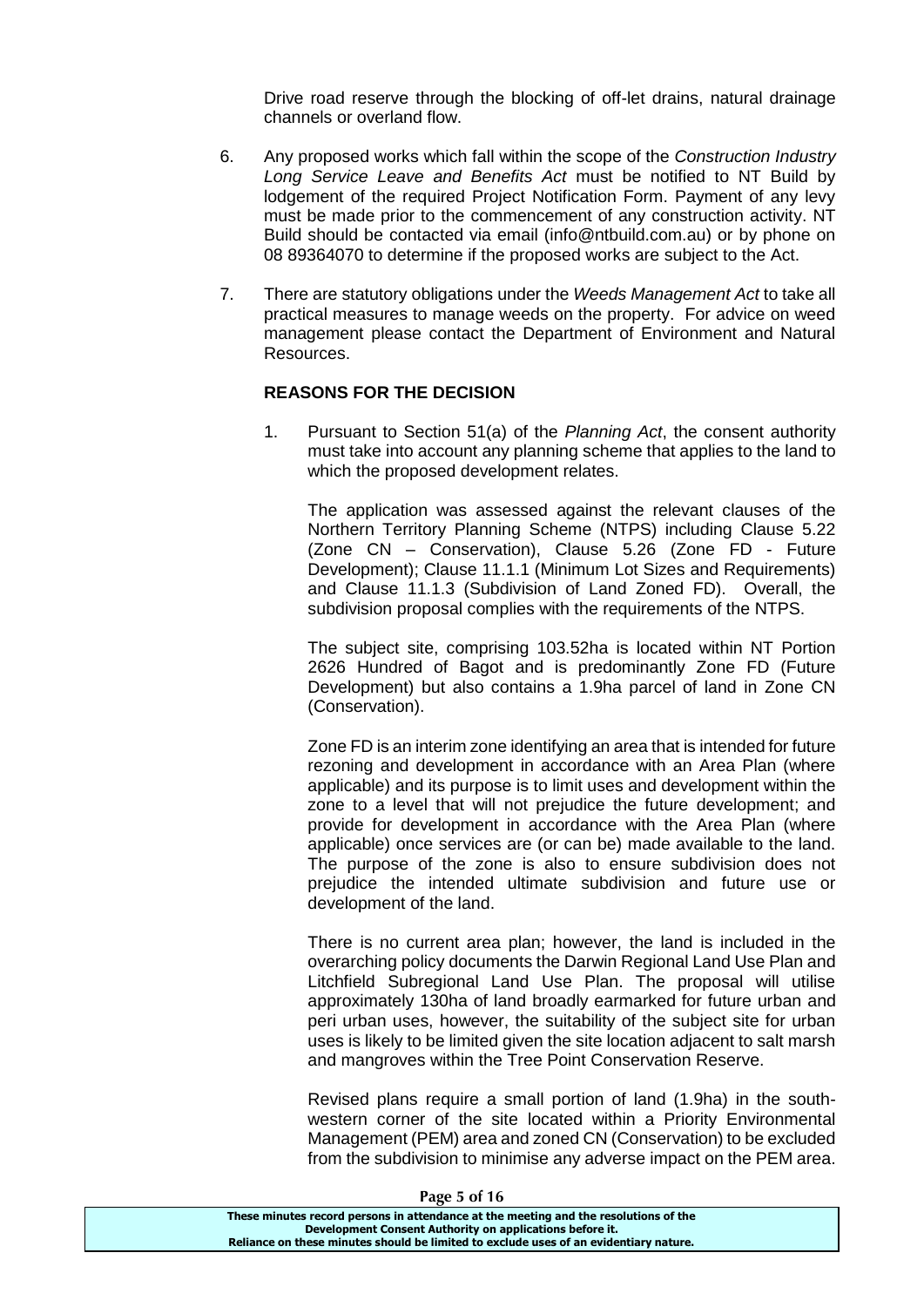2. Pursuant to section 51(d) of the *Planning Act*, the consent authority must take into account environment protection objective within the meaning of the *Waste Management and Pollution Control Act* that is relevant to the land to which the application relates

The NT EPA has advised that the prawn farm development will require assessment and approvals under the *Waste Management and Pollution Control Act* and *Water Act* (the Act) to ensure the potential environmental impacts associated with the proposed action are effectively managed. The subdivision proposal is not expected to have any implications under the Act.

3. Pursuant to section 51(g) of the *Planning Act*, the consent authority must take into account if a public environmental report, or an environmental impact statement, has been prepared or is required under the *Environmental Assessment Act* in relation to the proposed development – the report or statement and the results of any assessment of the report or statement under that Act by the Minister administering that Act.

The NT EPA considers that that the environmental impacts and risks associated with the project are not significant and that the proposal does not require assessment under the *Environment Assessment Act*. It is considered that the impacts identified by advisory bodies can be appropriately managed through conditions of any development permit issued in relation to the future development of the site.

4. Pursuant to section 51(j) of the *Planning Act*, the consent authority must take into account the capability of the land to which the proposed development relates to support the proposed development and the effect of the development on the land and on other land, the physical characteristics of which may be affected by the development.

An Erosion and Sediment Control Plan and a Construction Environmental Management Plan are required as conditions precedent of development. Otherwise, the proposal has considered the capability of the land and a wide range environmental factors through the Notice of Intent. The land is considered capable of supporting the proposed development and the Department of Environment and Natural Resources have not raised any major concerns with the overall land capability.

5. Pursuant to section 51(e) of the *Planning Act*, the consent authority must take into account any submissions made under section 49, and any evidence or information received under section 50, in relation to the development application.

Five public submissions were received in relation to the subdivision proposal. Submissions mostly raised concerns about the impact on the amenity of the informal recreation area and the impacts on biodiversity.

**Page 6 of 16** In regards to impacts on the existing informal recreation areas, the Authority received written advice from the landowner, the Northern Territory Land Corporation (NTLC), advising that Gunn Point Beach currently provides camping opportunities over more than 10 Kilometres of beach front, and that the alignment of the proposed boundary is not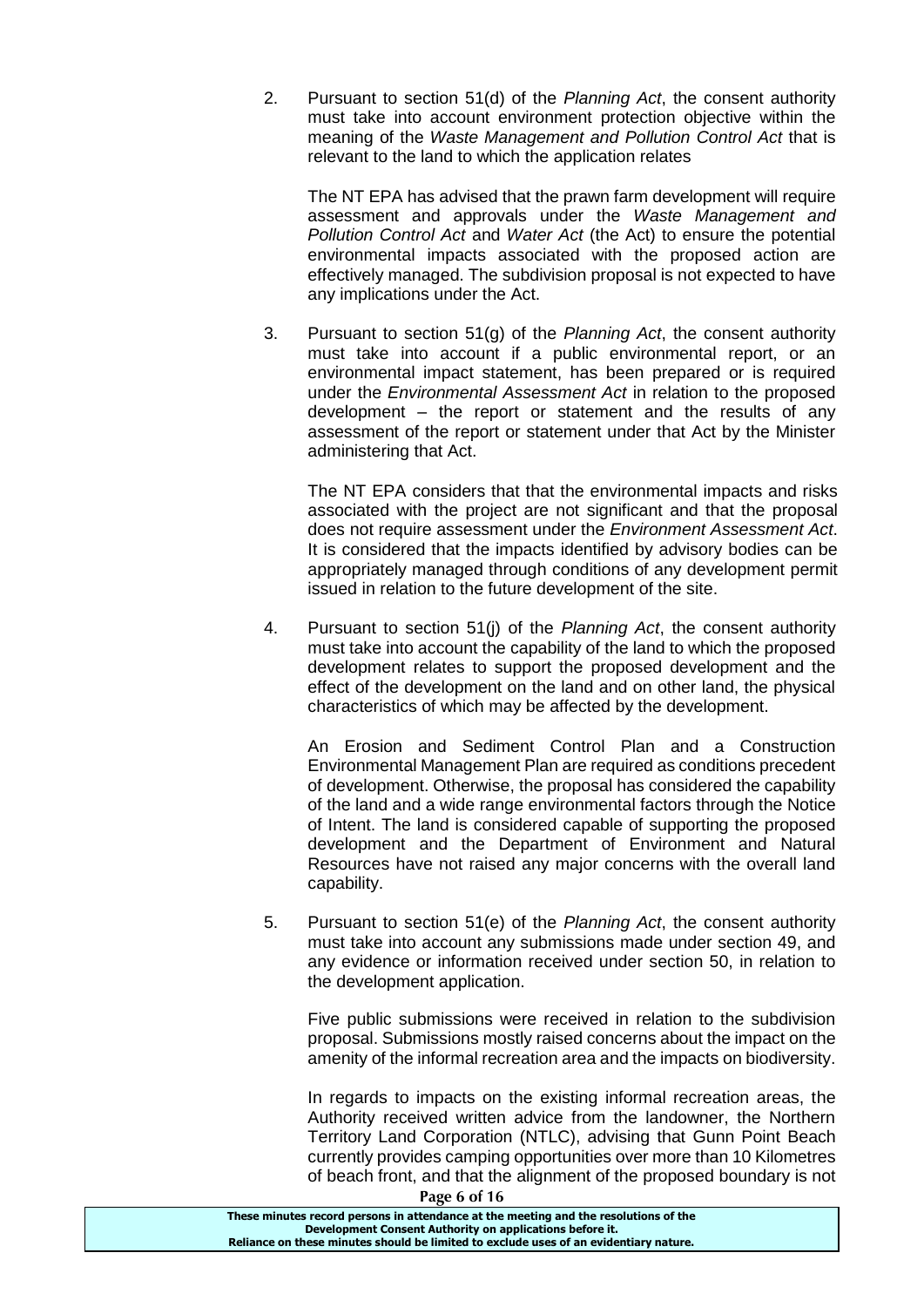expected to adversely impact on recreational opportunities. NTLC further advised that it is investigating opportunities to provide formalised recreational facilities, and similarly, there is not expected to be any adverse impact with the proposed alignment. It is therefore considered that the proposal is sufficiently setback from current and proposed recreational areas such that there is not expected to be any adverse impacts on the amenity of the adjoining and nearby land.

The biodiversity values of the area have been thoroughly considered through the applicant's Notice of Intent (NOI), by the Department of Environment and Natural Resources (DENR) and the Northern Territory Environmental Protection Authority (NT EPA). The NT EPA considers that that the environmental impacts and risks associated with the project are not significant and that the proposal does not require assessment under the *Environment Assessment Act*. It is considered that the impacts identified by advisory bodies can be appropriately managed through conditions of any development permit issued in relation to the future development of the site.

6. Pursuant to section 51(m) of the *Planning Act,* the consent authority must take into account the public utilities or infrastructure provided in the area in which the land is situated, the requirement for public facilities and services to be connected to the land and the requirement, if any, for those facilities, infrastructure or land to be provided by the developer for that purpose.

Litchfield Council raised concerns about the associated formalisation of Murrumujuk Drive requiring that the plans explicitly propose the road be vested with the NT Government (NTG). The Transport and Civil Services Division of the Department of Infrastructure, Planning and Logistics confirmed that the road shall be vested with the NTG. A condition precedent has been included in the recommended conditions requiring the amended plans to reflect the proposed vesting of the road reserve.

7. Pursuant to section 51(r) of the *Planning Act*, the consent authority must take into account any potential impact on natural, social, cultural or heritage values, including, for example, the heritage significance of a heritage place or object under the *Heritage Act*.

Heritage Branch reviewed the Notice of Intent (NOI) and confirmed to the NT EPA that all heritage and archaeological issues have been adequately addressed. The subdivision proposal is not expected to have any implications under the Act.

ACTION: Notice of Consent and Development Permit

**Page 7 of 16**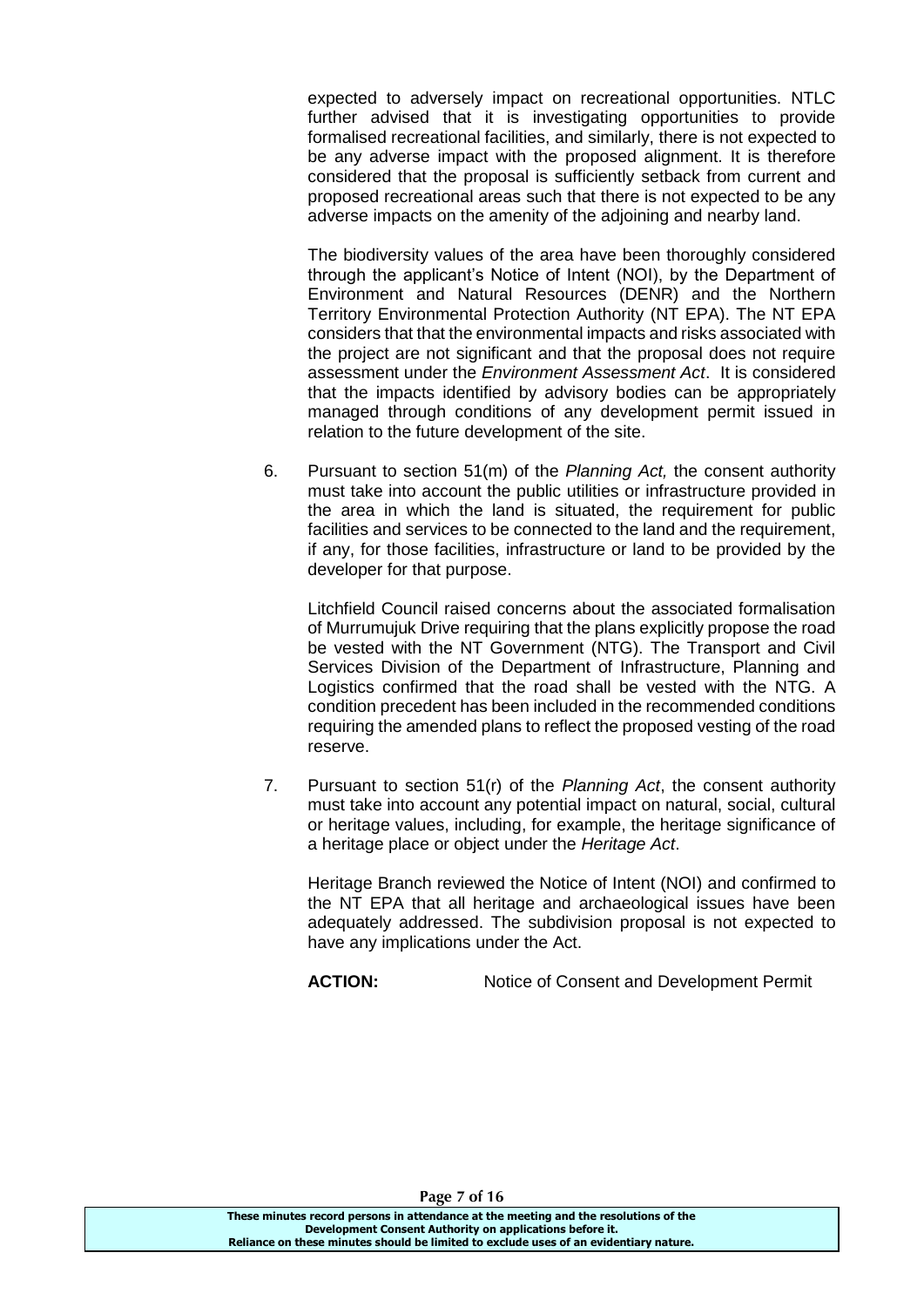#### **ITEM 2 INTENSIVE ANIMAL HUSBANDRY (PRAWN HATCHERY) INCLUDING 2 X 3 PA2017/0529 BEDROOM SINGLE DWELLINGS IN 2 X SINGLE STOREY BUILDINGS NT PORTION 2626 (3820) GUNN POINT ROAD, KOOLPINYAH APPLICANT JUNE D'ROZARIO & ASSOCIATES PTY LTD**

DAS tabled the following documents:- Seafarms response to the DCA deferral for the development, a letter from the Norther Territory Land Corporation, additional comments from Litchfield Council and additional submissions from PLan: the Planning Action Network, Mr Laurence Ah Toy, Ms Diana Rickard and Mr Greg Chapman.

Ms June D'Rozario (June D'Rozario & Associates) and Mr Chris Mitchell (Managing Director, Seafarms) attended.

Submitter Mr Laurence Ah Toy sent his apologies.

Submitters in attendance: Mr Gerry Wood MLA, Ms Shar Molloy and Ms Grusha Leeman.

Interested Parties in attendance: Mr Douglas Lesh, Ms Del Batton, Ms Sharon Jones (DIPL) and Ms Anne Tan (DBTI).

**RESOLVED** That, pursuant to section 53(a) of the *Planning Act*, the Development Consent **20/18** Authority consent to the application to develop part NT Portion 2626 conditionally for the purpose of Intensive Animal Husbandry (prawn hatchery) including 2 x 3 bedroom dwellings in 2 single storey buildings, subject to the following conditions**:**

### **CONDITIONS PRECEDENT**

- 1. Prior to the endorsement of plans and prior to commencement of works (including site preparation), amended plans to the satisfaction of the consent authority must be submitted to and approved by the consent authority. When approved, the plans will be endorsed and will then form part of the permit. The plans must be drawn to scale with dimensions and two copies must be provided. The plans must be generally in accordance with the plans submitted with the application but modified to show:
- a. Details of the proposed power station, waste transfer, and incinerator including elevations; and
- b. If intake and discharge pipelines will be constructed by horizontal directional drilling (HDD), the location and design of intake and discharge pipeline should be specified, and approved by the NT EPA. If HDD is not used, further approval is required from the NT EPA for any alternative solution.
- 2. Prior to the endorsement of plans and prior to the commencement of works (including site preparation), the applicant is required to undertake detailed benthic habitat mapping identifying all zones of seagrass, algae, coral communities and marine in-fauna. The mapping sampling protocols will be approved by the Department of Environment and Natural Resources. The mapping will inform the Construction Environmental Management Plan (CEMP) and Operational Environmental Management Plan (OEMP).
- 3. Prior to the endorsement of plans and prior to the commencement of works (including site preparation), the applicant is to undertake a targeted Wet season survey for the presence/absence of the plant *Typhonium*

| Page 8 of 16                                                                          |  |
|---------------------------------------------------------------------------------------|--|
| These minutes record persons in attendance at the meeting and the resolutions of the  |  |
| Development Consent Authority on applications before it.                              |  |
| Reliance on these minutes should be limited to exclude uses of an evidentiary nature. |  |

**Page 8 of 16**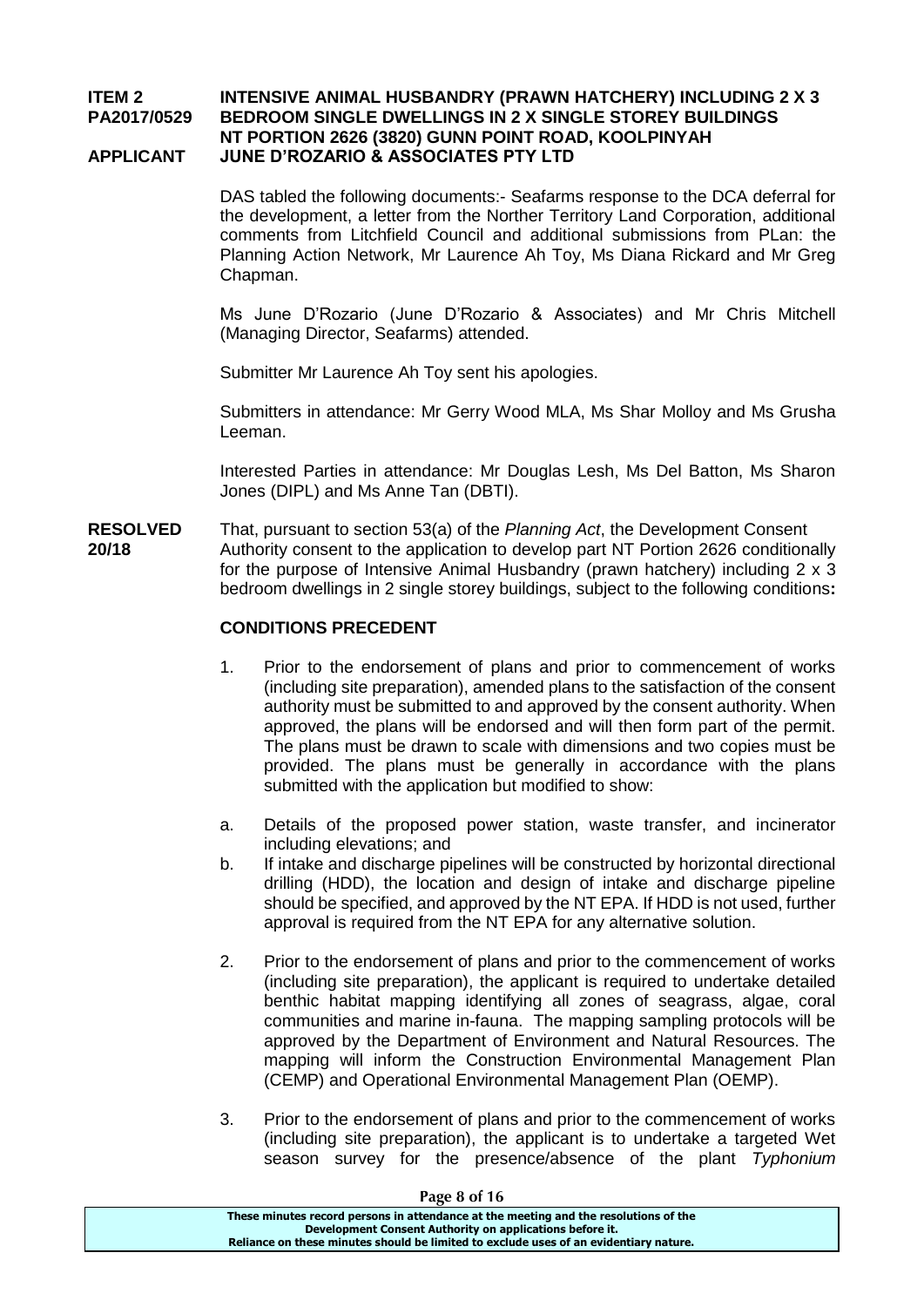*praetermissum* based on a survey design approved by the Department of Environment and Natural Resources. If the plant is present the habitat value should be identified and advice on whether mitigation measures are required shall be determined by the Department of Environment and Natural Resources, and all mitigation measures required shall be completed to the requirements of the Department of Environment and Natural Resources, to the satisfaction of the consent authority.

- 4. Prior to the commencement of works (including site preparation), a Construction Environmental Management Plan (CEMP) for the construction stage of the development and all of its components must be submitted to and approved by the consent authority upon the advice of the Department of Environment and Natural Resources and/or NT EPA as the case may be. When approved, the CEMP will be endorsed and will then form part of the permit. The use must at all times be conducted in accordance with the endorsed plan which must include:
- a. a Horizontal Directional Drilling Spoil Management Plan detailing the containment, treatment and disposal of cuttings and drilling fluids,
- b. a Marine Megafauna Construction Mitigation and Management Plan detailing mitigation measures (for dolphins, dugongs and turtles) for underwater noise and construction lighting including implementation of vessel speeds in the construction zone, marine megafauna observation and exclusion zones, and construction light spill,
- c. a Land Clearing Management Plan detailing the proposed fencing infrastructure and associated firebreaks, the proposed management of weeds and the proposed management of any impacts to the wetlands,
- d. a Construction Waste Management Plan,
- e. a Dust Management Plan; and
- f. a Noise Management Plan.
- 5. Prior to the commencement of works, an Erosion and Sediment Control Plan (ESCP) must be developed in accordance with the Key Principals of erosion and sediment control as specified in the IECA Best Practice Erosion and Sediment Control Guidelines 2008 (or higher standard) by a Certified Professional in Erosion and Sediment Control (CPESC) and subsequently reviewed and approved by a suitably qualified and experienced CPESC third party auditor, to the satisfaction of the Consent Authority on the advice of the Department of Environment and Natural Resources (DENR). The ESCP should be emailed for review to: DevelopmentAssessment.DENR@nt.gov.au.

# **GENERAL CONDITIONS**

- 6. Before the use starts, an Operational Environmental Management Plan (OEMP) for the management of all facets of the intensive animal husbandry operation must be submitted to and approved by the consent authority on the advice of the NT EPA. When approved, the plan will be endorsed and will then form part of the permit. The use must at all times be conducted in accordance with the endorsed plan. The OEMP must be consistent with all other relevant Plans and must include:
- a) measures to prevent direct and indirect impacts on wetlands including sedimentation and weeds,

| Page 9 of 16                                                                          |
|---------------------------------------------------------------------------------------|
| These minutes record persons in attendance at the meeting and the resolutions of the  |
| Development Consent Authority on applications before it.                              |
| Reliance on these minutes should be limited to exclude uses of an evidentiary nature. |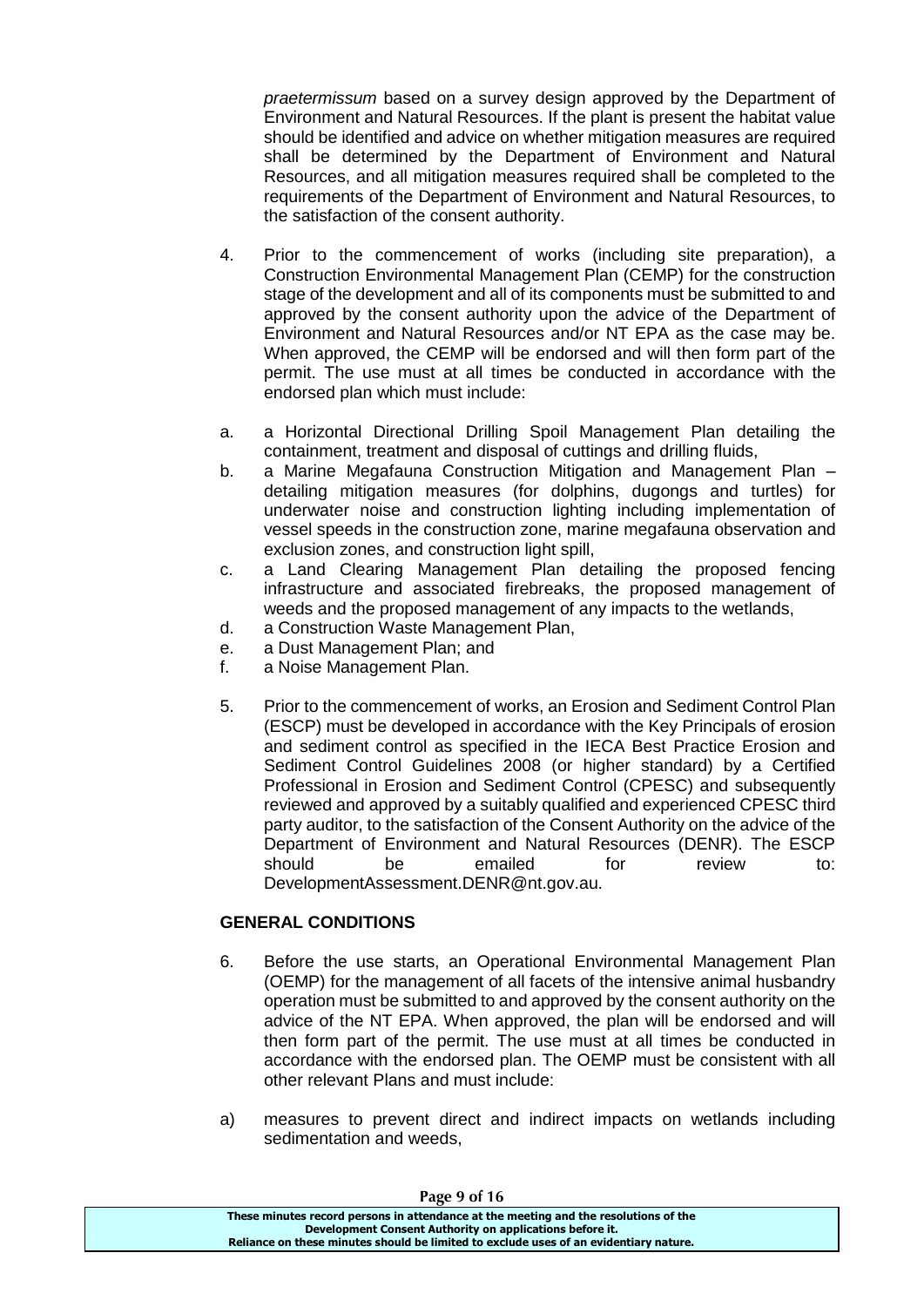- b) an Operational Waste Management Plan that identifies the volumes and composition of wastes and describes measures to manage the various waste streams. The management plan must incorporate conceptual site modelling and risk assessments for all waste handling processes;
- c) an appropriate Wastewater Discharge Monitoring Program to monitor potential impacts to biotic (including benthic communities and habitat) and abiotic (physical and chemical) indicators from the discharge of wastewater. The monitoring program should include appropriate reference sites, and adhere to appropriate sampling protocols. The detail and extent of the monitoring program should be informed by detailed benthic habitat mapping identifying all zones of seagrass, algae, coral communities and marine infauna. The monitoring program should include the development of Project and site specific trigger values; and
- d) all environmental management and monitoring plans should be prepared to the satisfaction of the NT EPA on the advice of relevant government agencies and these, plus the results from implementation of such plans, should be publicly available.
- 7. The works carried out under this permit shall be in accordance with the drawings endorsed as forming part of this permit.
- 8. All works relating to this permit are to be undertaken in accordance with the approved Construction Environmental Management Plan to the requirements of the Consent Authority on the advice of the Department of Environment and Natural Resources and/or NT EPA as the case may be.
- 9. Under the provisions of clause 14A of the Administrative Procedures of the *Environmental Assessment Act*, the proponent is obliged to advise the Northern Territory Environment Protection Authority of any changes to the proposal for determination of whether or not further assessment is required.
- 10. The owner of the land must enter into agreements with the relevant authorities for the provision of water supply, sewerage, and electricity facilities to the development shown on the endorsed plan in accordance with the authorities' requirements and relevant legislation at the time.
- 11. Any developments on or adjacent to any easements on site shall be carried out to the requirements of the relevant service authority to the satisfaction of the consent authority.
- 12. All proposed works (including the provision or connection of services) within, or impacting on the proposed 100 m wide Murrumujuk Drive road reserve shall be in accordance with the standards and specifications of the Department of Infrastructure Planning and Logistics, at the developers cost. Design documents must be submitted to the Director Corridor Management, the Transport and Civil Services Division, Department of Infrastructure Planning and Logistics, for Road Agency Approval and no works are to commence prior to approval.
- 13. Before the use or occupation of the development starts, the areas set-aside for the parking of vehicles and access lanes as shown on the endorsed plans must be:
- a. constructed,
- b. properly formed to such levels that they can be used in accordance with the plans,
- c. surfaced with an all-weather-seal coat;

| Page 10 of 16                                                                         |  |
|---------------------------------------------------------------------------------------|--|
| These minutes record persons in attendance at the meeting and the resolutions of the  |  |
| Development Consent Authority on applications before it.                              |  |
| Reliance on these minutes should be limited to exclude uses of an evidentiary nature. |  |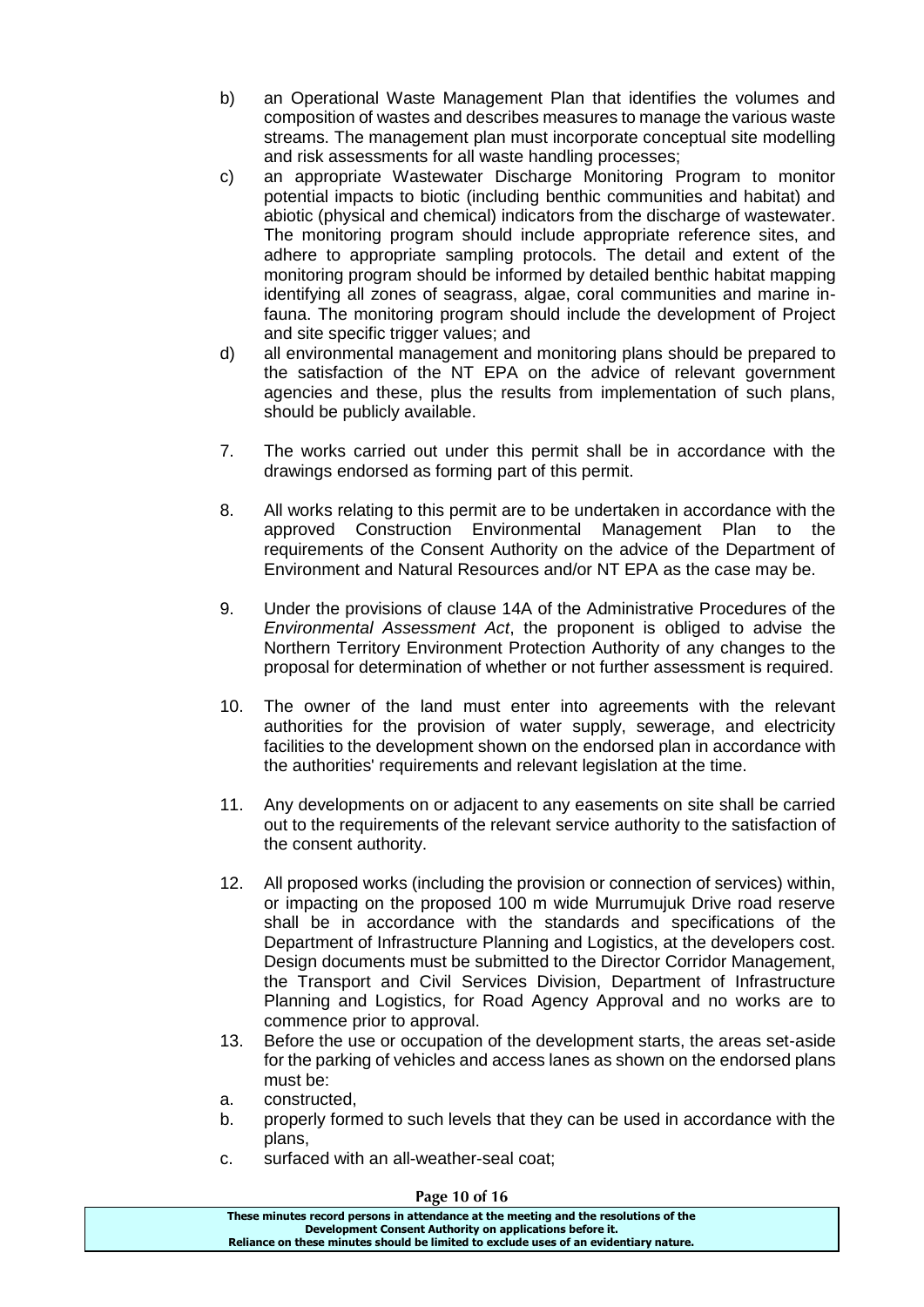- d. line-marked to indicate each car space and all access lanes; and
- e. clearly marked to show the direction of traffic along access lanes and driveways, to the satisfaction of the consent authority. Car spaces, access lanes and driveways must be kept available for these purposes at all times.
- 14. The car parking shown on the endorsed plan(s) must be available at all times for the exclusive use of the occupants of the development and their (visitors/ clients).
- 15. "No entry/no exit" signs and arrows directing the internal traffic movement on site shall be provided to the requirements and satisfaction of the consent authority.
- 16. Provision must be made on the land for the storage and collection of garbage and other solid waste. This area must be graded and drained and screened from public view to the satisfaction of the consent authority.
- 17. All waste material not required for further on-site processing must be regularly removed from the site to an approved facility. All vehicles removing waste must have fully secured and contained loads so that no wastes are spilled or dust or odour is created to the satisfaction of the consent authority.
- 18. No polluted and/or sediment laden run-off is to be discharged directly or indirectly into drains or to any watercourse.
- 19. The permit holder is to ensure water supply infrastructure and appropriate facilities established on the site are adequate for firefighting purposes on the advice of the Power and Water Corporation and the Northern Territory Fire and Rescue Service to the satisfaction of the consent authority. Built water tanks nominated for fire management are to be adequately filled at all times.
- 20. Before the use or occupation of the development starts the landscaping works shown on the endorsed plans must be carried out and completed to the satisfaction of the consent authority.
- 21. The landscaping shown on the endorsed plans must be maintained to the satisfaction of the consent authority, including that any dead, diseased or damaged plants are to be replaced.
- 22. Stormwater is to be collected and discharged into the drainage network to the technical standards of and at no cost to the Litchfield Council and/or the Transport and Civil Services Division of the Department of Infrastructure, Planning and Logistics as the case may be, and to the satisfaction of the consent authority.
- 23. Engineering design and specifications for the proposed and affected roads, street lighting, stormwater drainage, site earthworks, vehicular access, and street scaping are to be to the technical requirements of the Transport and Civil Services Division of the Department of Infrastructure, Planning and Logistics to the satisfaction of the consent authority and all approved works constructed at the owner's expense.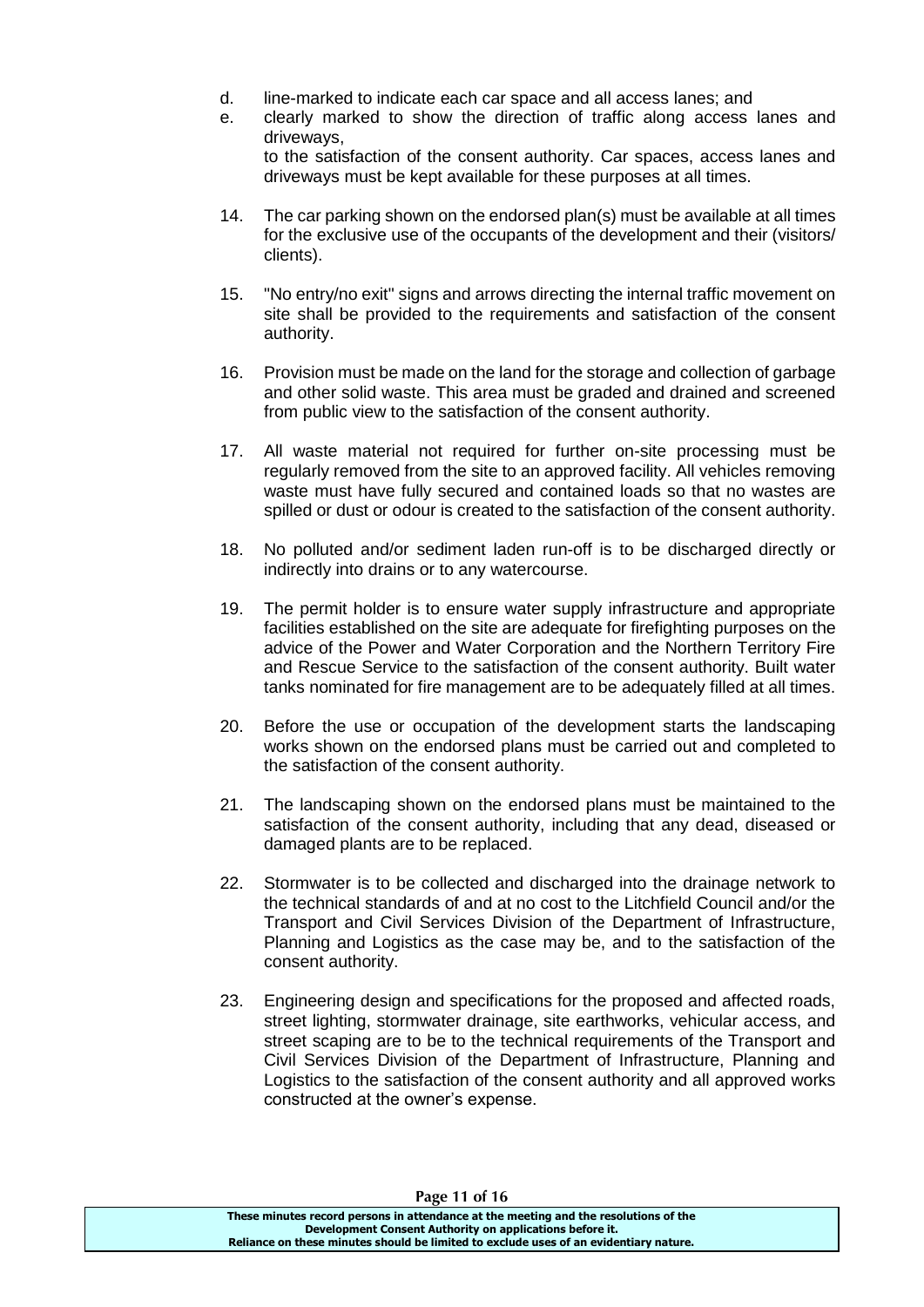- 24. Swept path diagrams for the design vehicle shall be provided with the detail design drawings submitted to the Transport and Civil Services Division of the Department of Infrastructure, Planning and Logistics for Road Agency Approval to demonstrate the suitability of the access design geometry.
- 25. Upon completion of any works within the Murrumujuk Drive road reserve the road reserve shall be rehabilitated to the standards and requirements of the Transport and Civil Services Division of the Department of Infrastructure, Planning and Logistics.
- 26. Appropriate measures must be installed and used so vehicles leaving the site do not deposit mud or other materials on roadways to the satisfaction of the consent authority.

# **NOTES:**

- 1. The Power and Water Corporation advises that the Water and Sewer Services **Development** Development Section (landdevelopmentnorth@powerwater.com.au) and Power Network Engineering Section (powerconnections@powerwater.com.au) should be contacted via email a minimum of 1 month prior to construction works commencing to determine the Corporation's servicing requirements, and the need for upgrading of on-site and/or surrounding infrastructure
- 2. The Aboriginal Areas Protection Authority recommends that the permit holder obtain an Authority Certificate to indemnify against prosecution under the *Aboriginal Sacred Sites Act*. For advice on how to obtain a certificate please contact the Aboriginal Areas Protection Authority.
- 3. The Northern Territory Environment Protection Authority advises that construction work should be conducted in accordance with the Authority's Noise Guidelines for Development Sites in the Northern Territory. The guidelines specify that on-site construction activities are restricted to between 7am and 7pm Monday to Saturday and 9am to 6pm Sunday and Public Holidays. For construction activities outside these hours refer to the guidelines for further information.
- 4. A "Permit to Work Within a Road Reserve" may be required from the Litchfield Council and/or the Transport and Civil Services Division of the Department of Infrastructure, Planning and Logistics before commencement of any work within the road reserve, which would include creation of any driveway crossover connecting to Litchfield Council's road network.
- 5. The clearing, future use of the land and construction of site access shall not be detrimental to the drainage, flood immunity or safety of the Murrumujuk Drive road reserve through the blocking of off-let drains, natural drainage channels or overland flow.
- 6. Any proposed works which fall within the scope of the *Construction Industry Long Service Leave and Benefits Act* must be notified to NT Build by lodgement of the required Project Notification Form. Payment of any levy must be made prior to the commencement of any construction activity. NT Build should be contacted via email (info@ntbuild.com.au) or by phone on 08 89364070 to determine if the proposed works are subject to the Act.

| Page 12 of 16                                                                         |  |
|---------------------------------------------------------------------------------------|--|
| These minutes record persons in attendance at the meeting and the resolutions of the  |  |
| Development Consent Authority on applications before it.                              |  |
| Reliance on these minutes should be limited to exclude uses of an evidentiary nature. |  |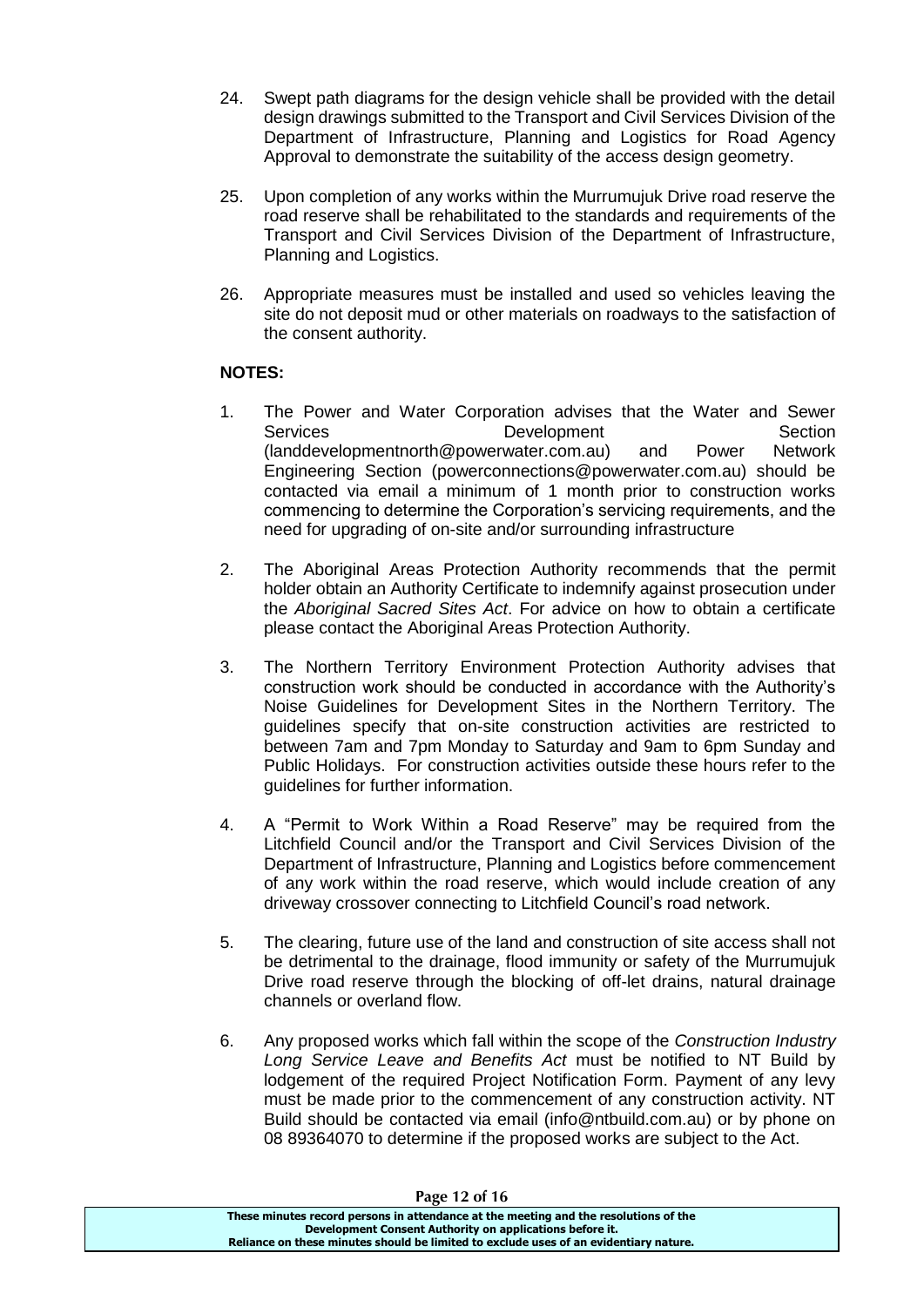- 7. Any new on-site wastewater system to be installed must be carried out by a qualified licensed Self-Certifying Plumber and must comply with the NT Code of Practice for Small On-site Sewage and Sullage Treatment Systems and the Disposal or Reuse of Sewage Effluent (The Code).
- 8. A groundwater extraction licence may be required under the *Water Act* for any bore used for purposes other than rural stock and domestic water supply. For advice on water extraction licences please contact the Policy and Planning Branch of the Department of Environment and Natural Resources.
- 9. There are statutory obligations under the *Weeds Management Act* to take all practical measures to manage weeds on the property. For advice on weed management please contact the Department of Environment and Natural Resources.
- 10. Notwithstanding any approved plans, signs within Litchfield Council's municipal boundaries are subject to approval under Clause 6.7 of the NT Planning Scheme.
- 11. The permit holder is advised that the proposal may have assessment implications under the *Waste Management and Pollution Control Act.* More information can be found on the Northern Territory Environment Protection Authority website at: [https://ntepa.nt.gov.au/waste-pollution.](https://ntepa.nt.gov.au/waste-pollution) The applicant is encouraged to contact the NT EPA on (08) 8924 4218 or ntepa@nt.gov.au.

# **REASONS FOR THE DECISION**

1. Pursuant to Section 51(a) of the *Planning Act*, the consent authority must take into account any planning scheme that applies to the land to which the proposed development relates.

Zone FD (Future Development) is an interim zone identifying an area that is intended for future rezoning and development in accordance with an Area Plan (where applicable). Its purpose is to limit uses and development within the zone to a level that will not prejudice the future development and to provide for development when services become available. Subdivision is not to prejudice the intended ultimate subdivision and future use or development of the land. The proposal for a prawn hatchery is consistent with the definition of intensive animal husbandry which is a discretionary land use in Zone FD (Future Development) subject to compliance with the relevant clauses of the NTPS.

Supporting documents prepared by the applicant demonstrate that the proposal has given consideration with regards to planning and management of the establishment of the prawn hatchery including the proposed location of the incinerator. Provided the proposal is established and operated in accordance with the conditions of the permit (which include the incorporation of recommendations from the Northern Territory Environment Protection Authority and Department of Environment and Natural Resources) the development is considered to respond to the purpose and requirements of Zone FD (Future Development).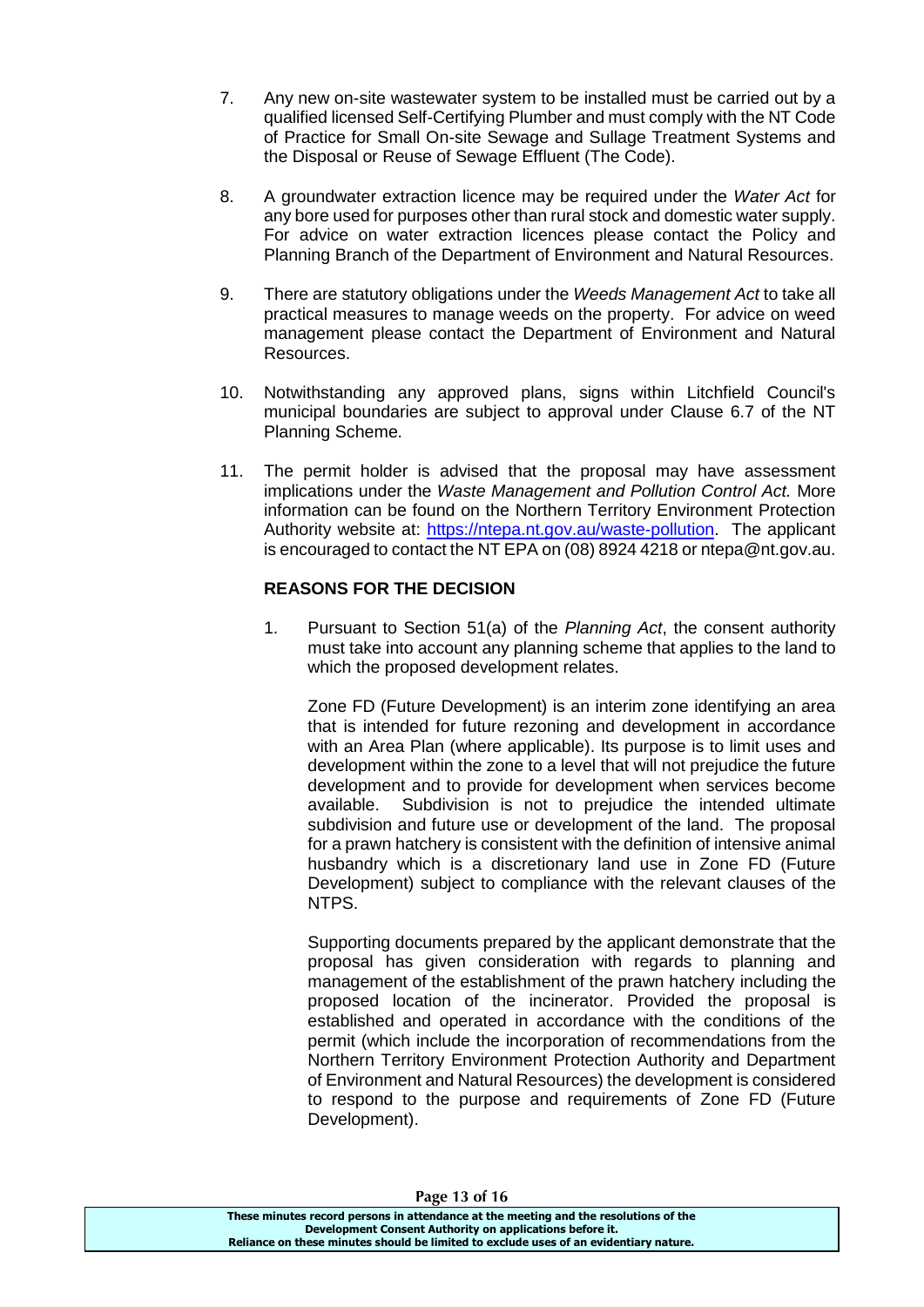The application does not include elevation drawings in relation to the incinerator, power facility and water tanks, however the statement of effect identifies that the proposed height of all structures are under 8.5m as required by Clause 6.1 (General Height Control). Subject to additional plans being provided it is considered that the application will meet the requirements of Clause 6.1.

The Litchfield Subregional Land Use Plan 2016, is a policy document within the Northern Territory Planning Scheme (Clause 2.7) which informs interpretation of the Scheme and determinations of the consent authority. Notwithstanding the potential for conflict between the proposed prawn hatchery and the range of uses that might anticipated in the adjacent Urban/Peri Urban, neither the Litchfield Subregional Land Use Plan 2016 or the Northern Territory Planning Scheme identify an exclusion or any additional requirements for an intensive animal husbandry use. It is therefore considered that the proposal can only reasonably be assessed with advice from the relevant agencies and against the current adjoining land uses being Zone CN (Conservation), Zone R (Rural) and Zone) RL (Rural Living). On the basis of advice received and given its compliance with the relevant clauses of the Scheme it is considered to comply when assessed as a whole.

The Northern Territory Environment Protection Authority (NTEPA) advises that the project has potential to impact flora and fauna, terrestrial environmental quality, marine flora and fauna and water quality, however it is satisfied that potential impacts will be mitigated through standard environmental management procedures and specific site management and monitoring programs.

- 2. Pursuant to section 51(d) of the *Planning Act*, the consent authority must take into account an environment protection objective within the meaning of the *Waste Management and Pollution Control Act* that is relevant to the land to which the application relates. On the advice of the NT EPA the application will require assessment and approvals under *the Waste Management and Pollution Control Act and Water Act* to ensure the potential environmental impacts associated with the proposed action are effectively managed.
- 3. Pursuant to section 51(e) of the *Planning Act*, the consent authority must take into account any submissions made under section 49, and any evidence or information received under section 50, in relation to the development application.

The proposal attracted 10 public submissions in accordance with Section 49 of the *Planning Act* which the consent authority must take into account.

A number of queries were raised with regard to managing the impact of increased visitation and that further information is required to confirm the level of waste discharge and nutrient into the sea. These matters were also raised by other submitters and have been considered by the response provided by NT EPA.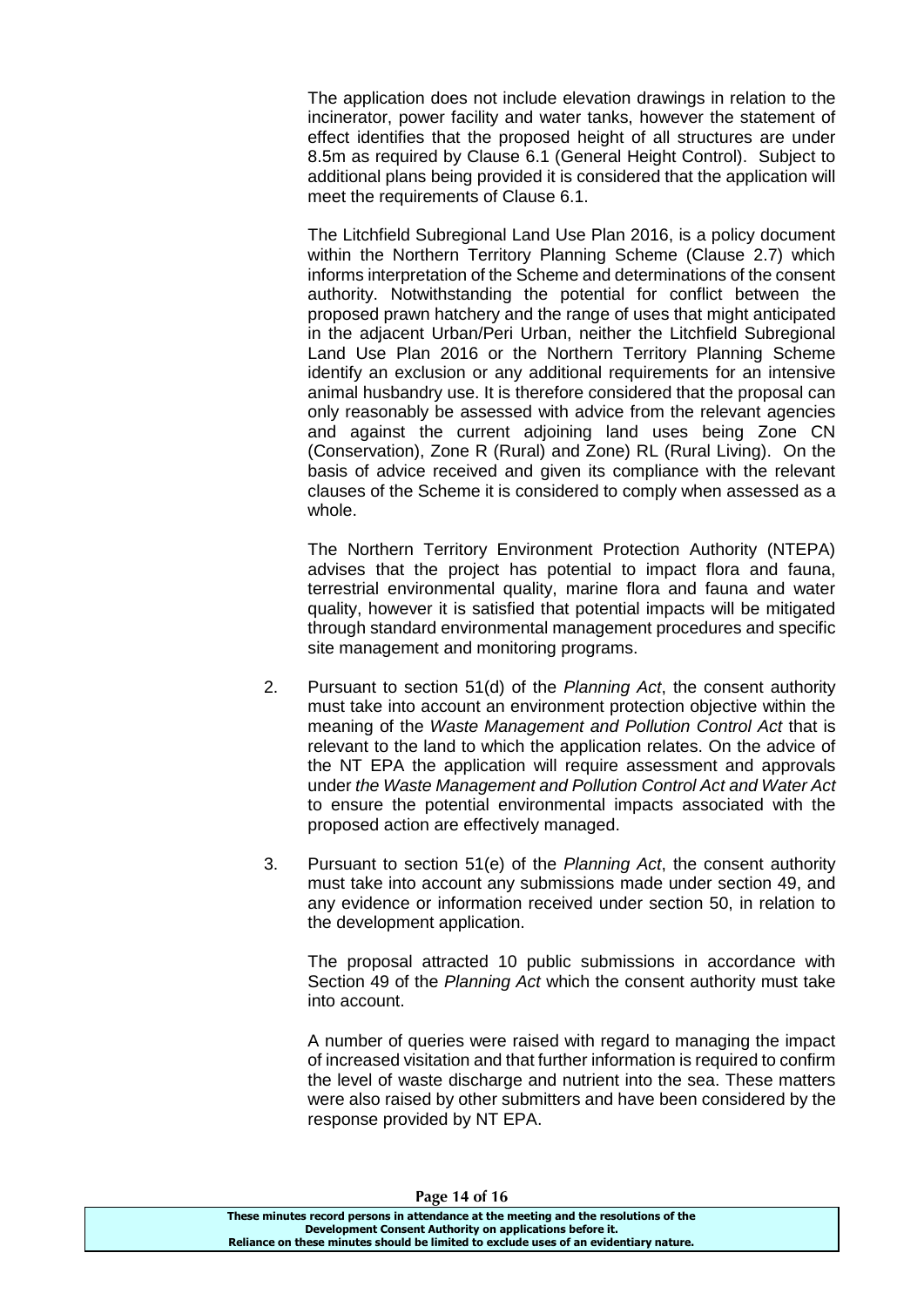A number of concerns were raised in relation to the natural values of the land, sea environment and that the operation of the prawn hatchery will have extensive and long term, negative impacts on the environment and biodiversity. A number of submissions requested that the Government require the preparation of an independent and wide ranging environmental impact assessment. Advice was sought from the NT EPA with regard to environment assessment and has been advised that further assessment is not required under *the Environmental Assessment Act*.

Concerns relating to groundwater use were raised in several submissions. Advice provided by Department of Environment and Natural Resources and PowerWater Corporation (PWC) advises that water will be sourced via reticulated infrastructure from the PWC bore. The use will be limited to the dwellings and offices. Additional water required for the construction stage will be sourced externally from a licensed provider and any increase above the initial agreement will require further review.

4. Pursuant to section 51(j) of the *Planning Act*, the consent authority must take into account the capability of the land to which the proposed development relates to support the proposed development and the effect of the development on the land and on other land, the physical characteristics of which may be affected by the development.

The Department of Environment and Natural Resources has identified that a number of sites within the subject parcel are steeply sloping and will pose a high risk of erosion. Detailed consideration will need to be given to utilising appropriate construction methods and committing to ongoing erosion and sediment control. Conditions Precedent and General Conditions are included in the permit to address erosion and sediment control.

Whilst further assessment has not been required, the NT EPA has advised that it is satisfied that potential impacts and risks to terrestrial and marine flora and fauna communities will be mitigated through standard environmental management measures and site specific monitoring. In support of this the NT EPA has provided a number of permit Conditions requiring baseline and ongoing data collection, survey, monitoring and the preparation of management plans for clearing, construction and operations, that will be in place prior to and throughout the operation of the hatchery to identify and mitigate potential impacts. NT EPA and DENR advice has been included in the Development Permit.

**These minutes record persons in attendance at the meeting and the resolutions of the Development Consent Authority on applications before it. Reliance on these minutes should be limited to exclude uses of an evidentiary nature.**